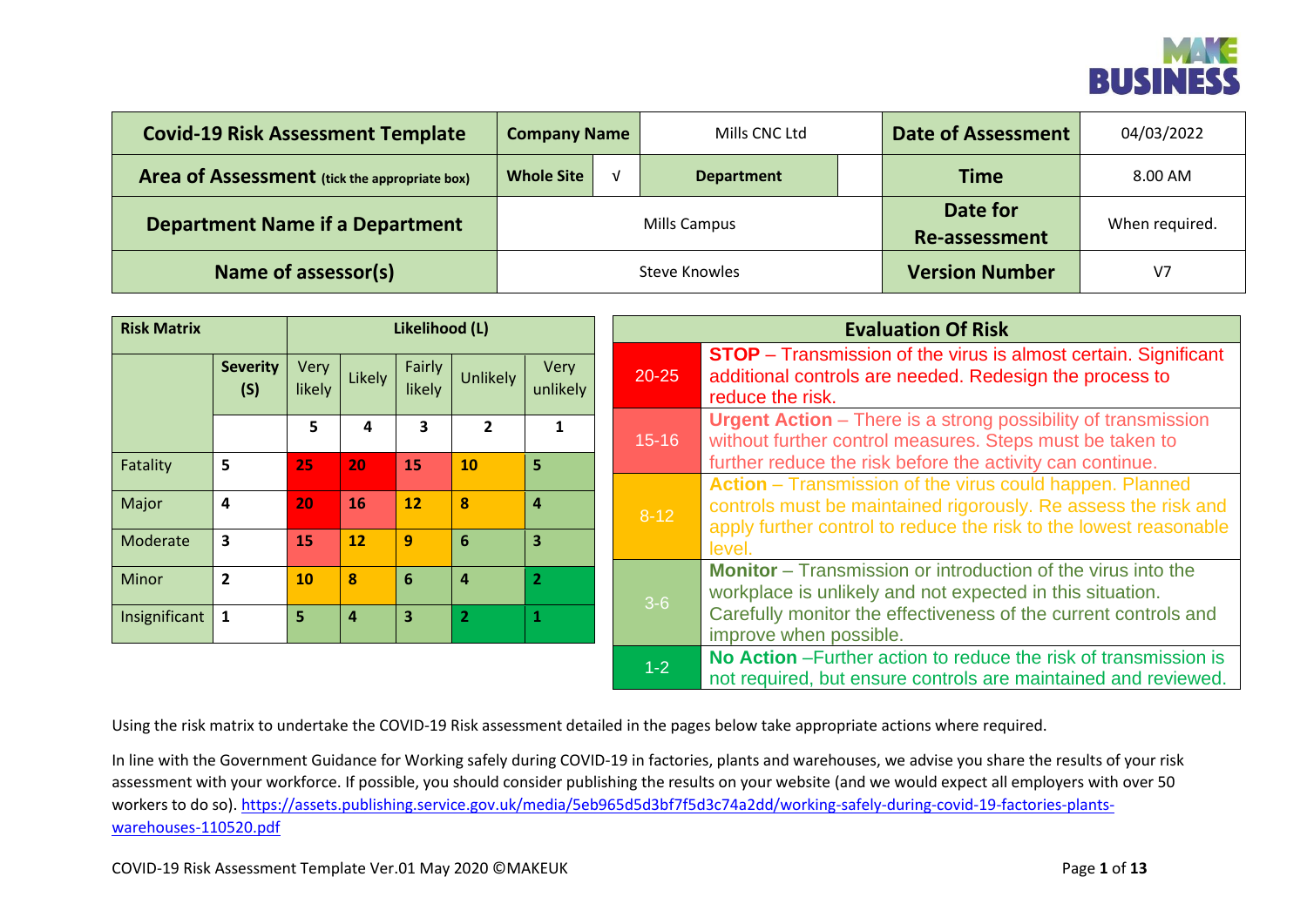

| What is the Hazard                                                                                         | Who may be<br>harmed | How might<br>people be                                                                  | <b>Existing Risk</b><br><b>Control Measures</b>                                                                                                                     |                | <b>Risk Rating</b> |                | Additional<br><b>Controls</b>                                                                              |                | <b>New Risk Rating</b><br>(Residual Risk) |                | Action      | <b>Required by</b>  |
|------------------------------------------------------------------------------------------------------------|----------------------|-----------------------------------------------------------------------------------------|---------------------------------------------------------------------------------------------------------------------------------------------------------------------|----------------|--------------------|----------------|------------------------------------------------------------------------------------------------------------|----------------|-------------------------------------------|----------------|-------------|---------------------|
|                                                                                                            |                      | harmed                                                                                  | in place                                                                                                                                                            | L              | S                  | $\mathsf{R}$   | required                                                                                                   | L              | $\mathsf{S}$                              | $\mathsf{R}$   | Assigned to | <b>Date</b>         |
|                                                                                                            |                      |                                                                                         | Government Guidance Document Working safely during COVID-19 in factories, plants and Warehouses Section 2                                                           |                |                    |                |                                                                                                            |                |                                           |                |             |                     |
| Lone working<br>because of working<br>at home<br>arrangements                                              | Employees            | Injury from<br>working alone;<br>Stress and<br>anxiety from<br>working at<br>home alone | No lone at home<br>working is<br>currently in place.<br>You can contact<br>your line manager<br>or use the<br>Employee<br>Assistance<br>Programme on<br>03455651851 | $\overline{2}$ | $\overline{2}$     | $\overline{4}$ | Karen Earley<br>has<br>completed<br>additional<br>mental<br>health<br>training and<br>can be<br>contacted. | $\overline{2}$ | $\mathbf{1}$                              | $\overline{2}$ | N/A         | Already in<br>Place |
| <b>Employees working</b><br>from home having<br>the correct<br>equipment and<br>access to work<br>systems. | Employees            | Incorrect<br>postures,<br>incorrect<br>equipment;<br>Ergonomic<br>problems              | No working from<br>home is currently<br>enforced.<br>You should report<br>any issues to your<br>line manager.                                                       | $\overline{3}$ | 3                  | 9              | <b>DSE</b> forms<br>have been<br>completed.                                                                | $\overline{2}$ | $\overline{2}$                            | $\overline{4}$ | N/A         | Completed           |
| Employees who<br>become stressed at<br>work because of<br>their work or<br>working<br>environment          | Employees            | Stress and<br>Anxiety                                                                   | All managers<br>have completed<br>mental health<br>training. Contact<br>your line manager<br>or use the<br>Employee<br>Assistance<br>Programme on<br>03455651851    | $\overline{2}$ | $\overline{2}$     | 4              | Karen Earley<br>has<br>completed<br>additional<br>mental<br>health<br>training and<br>can be<br>contacted. | $\overline{2}$ | $\mathbf{1}$                              | $\overline{2}$ | N/A         | Already in<br>Place |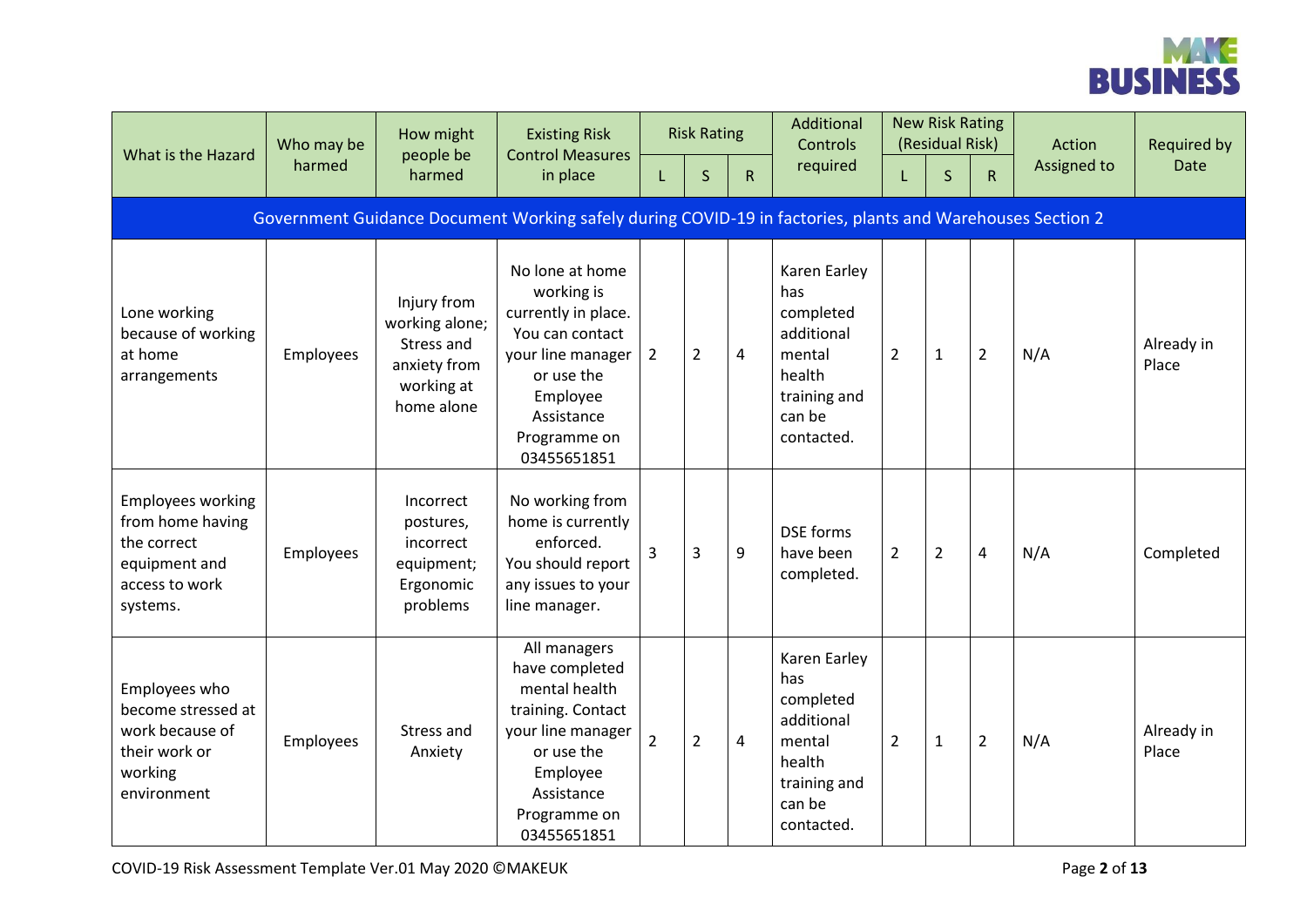

| Employees who<br>become anxious<br>because of external<br>threats to their<br>livelihood<br>(redundancy,<br>Furloughing,<br>reduced working<br>hours) | Employees                                              | Stress and<br>Anxiety                      | You should<br>contact your line<br>manager or use<br>the Employee<br>Assistance<br>Programme on<br>03455651851.<br>Managers have<br>had Mental<br>awareness<br>training | $\overline{2}$ | 3                                  | 6            | Karen Earley<br>has<br>completed<br>additional<br>mental<br>health<br>training and<br>can be<br>contacted. | $\overline{2}$ | $\overline{2}$                                            | 4            | N/A                   | Already in<br>Place        |
|-------------------------------------------------------------------------------------------------------------------------------------------------------|--------------------------------------------------------|--------------------------------------------|-------------------------------------------------------------------------------------------------------------------------------------------------------------------------|----------------|------------------------------------|--------------|------------------------------------------------------------------------------------------------------------|----------------|-----------------------------------------------------------|--------------|-----------------------|----------------------------|
| What is the Hazard                                                                                                                                    | Who may be<br>harmed                                   | How might<br>people be<br>harmed           | <b>Existing Risk</b><br><b>Control Measures</b><br>in place                                                                                                             | L              | <b>Risk Rating</b><br>$\mathsf{S}$ | $\mathsf{R}$ | Additional<br>Controls<br>required                                                                         | L              | <b>New Risk Rating</b><br>(Residual Risk)<br>$\mathsf{S}$ | $\mathsf{R}$ | Action<br>Assigned to | Required by<br><b>Date</b> |
| Abusive and / or<br>violent behaviour<br>shown by<br>employees to<br>others                                                                           | Employees;<br>Contractors;<br>Members of<br>the public | Violent<br>aggression and<br>mental trauma | <b>All Mills</b><br>Managers have<br>undergone<br>Mental<br>Awareness<br>training                                                                                       | 2              | 3                                  | 6            | Managers<br>must report<br>any<br>instances to<br>Kim Annetts.                                             | $\overline{2}$ | $\overline{2}$                                            | 4            | N/A                   | Already in<br>Place        |
| Abusive and / or<br>violent behaviour<br>shown by others to<br>employees                                                                              | Employees;<br>Contractors                              | Violent<br>aggression and<br>mental trauma | All Mills<br>Managers have<br>undergone<br>Mental<br>Awareness<br>training                                                                                              | $\overline{2}$ | 3                                  | 6            | Managers<br>must report<br>any<br>instances to<br>Kim Annetts.                                             | $\overline{2}$ | $\overline{2}$                                            | 4            | N/A                   | Already in<br>Place        |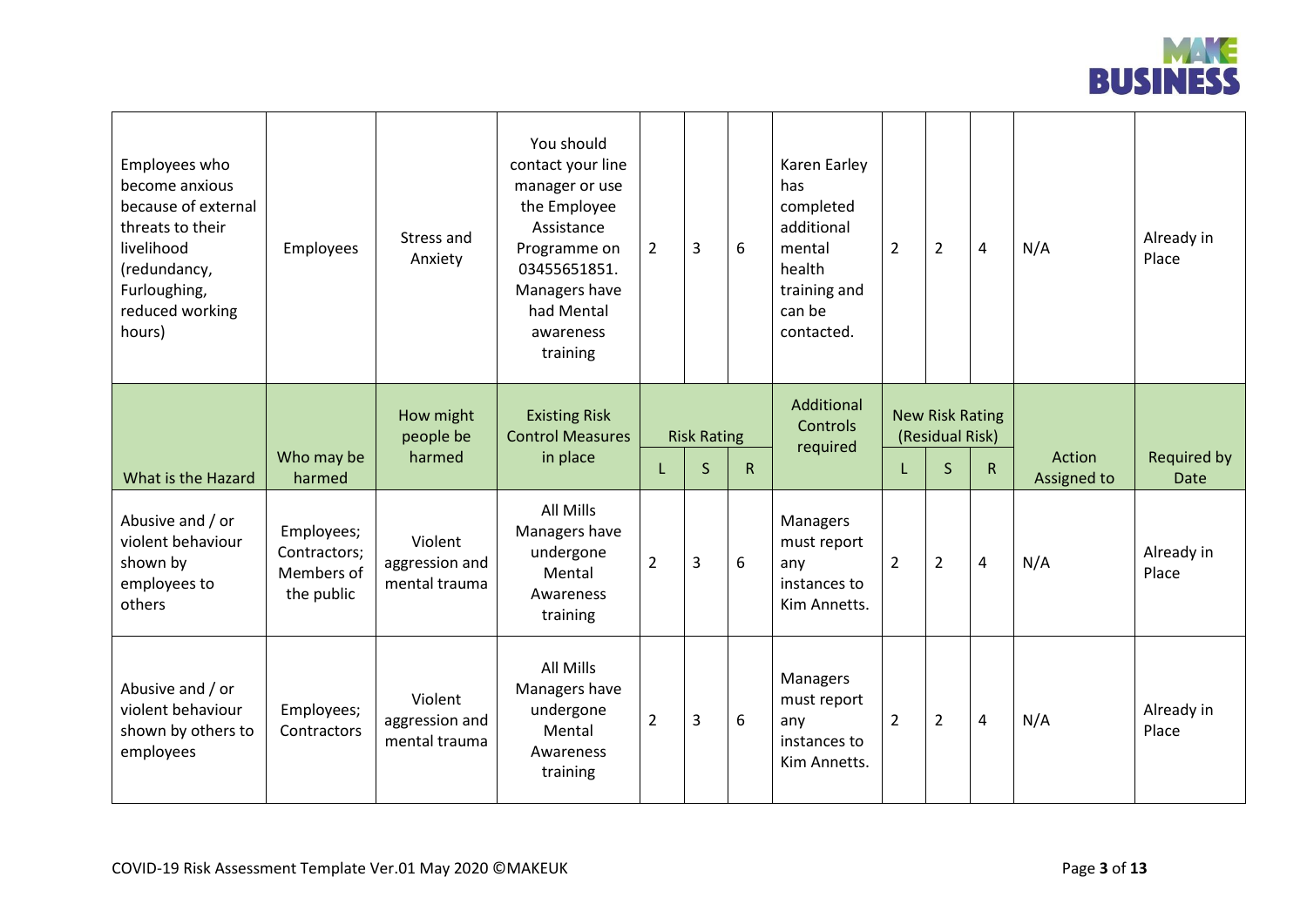

| Employees classed<br>as clinically<br>vulnerable<br>individuals become<br>anxious or stressed<br>because of their<br>work or working<br>environment | Clinically<br>Vulnerable<br>Employees;<br>Clinically<br>Vulnerable<br>Contractors | Close contact<br>transmission<br>spread of virus | Currently does<br>not apply. All<br><b>Mills Managers</b><br>have undergone<br>Mental<br>Awareness<br>training. | $\overline{2}$ | 3 | 6 | They must<br>inform their<br>manager if<br>they have<br>received a<br>letter from<br>the<br>government. | $\overline{2}$ | 1 | $\overline{2}$ | N/A          | Already in<br>Place |
|-----------------------------------------------------------------------------------------------------------------------------------------------------|-----------------------------------------------------------------------------------|--------------------------------------------------|-----------------------------------------------------------------------------------------------------------------|----------------|---|---|---------------------------------------------------------------------------------------------------------|----------------|---|----------------|--------------|---------------------|
| Employee shows<br>signs of the virus<br>whilst at work                                                                                              | Employees;<br>Contractors                                                         | Close contact<br>transmission<br>spread of virus | They should<br>inform their<br>manager and<br>then follow<br>government<br>guidance.                            | $\overline{2}$ | 4 | 8 | They must<br>not come to<br>work if they<br>have<br>symptoms.                                           | $\overline{2}$ | 3 | 6              | All Managers | On Going            |

| What is the Hazard                                                       | Who may be<br>harmed      | How might<br>people be<br>harmed                 | <b>Existing Risk</b><br><b>Control Measures</b><br>in place                                                   | <b>Risk Rating</b><br>S | R. | Additional<br><b>Controls</b><br>required               | New Risk Rating<br>(Residual Risk)<br>S | $\mathsf{R}$ | Action<br>Assigned to | Required by<br>Date |
|--------------------------------------------------------------------------|---------------------------|--------------------------------------------------|---------------------------------------------------------------------------------------------------------------|-------------------------|----|---------------------------------------------------------|-----------------------------------------|--------------|-----------------------|---------------------|
|                                                                          |                           |                                                  | Government Guidance Document Working safely during COVID-19 in factories, plants and Warehouses Section 3     |                         |    |                                                         |                                         |              |                       |                     |
| Persons on<br>walkways not being<br>able to keep 2-<br>meter distancing. | Employees;<br>Contractors | Close contact<br>transmission<br>spread of virus | All employees,<br>contractors and<br>visitors can wear<br>a face covering /<br>mask, this is now<br>optional. | 3                       | 6  | Signage and<br>floor<br>marking<br>have been<br>fitted. |                                         | 3            | Smart Image           | Completed           |

COVID-19 Risk Assessment Template Ver.01 May 2020 ©MAKEUK Page **4** of **13**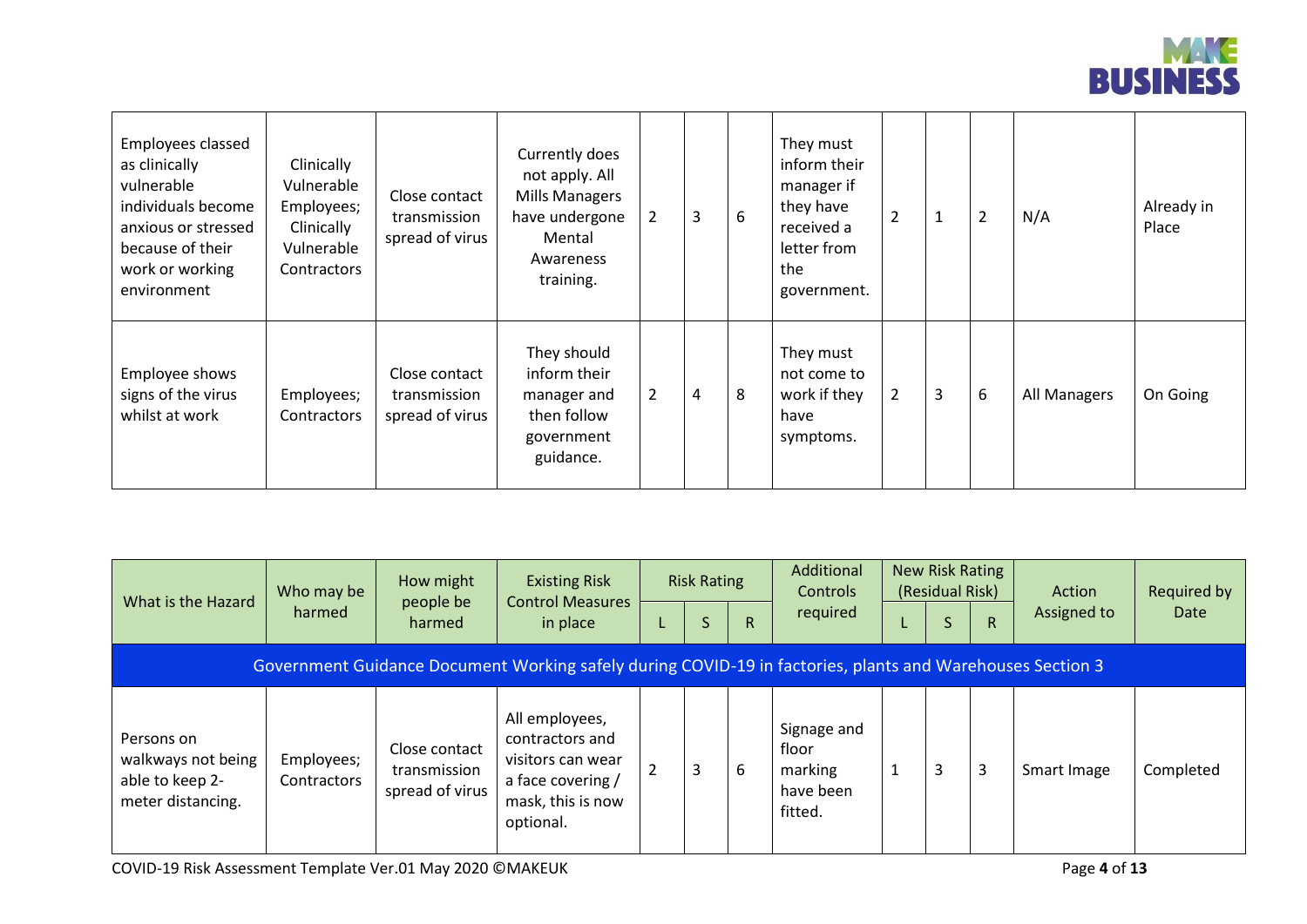

| Persons on<br>walkways cannot<br>pass each other at<br>2-meter distancing. | Employees;<br>Contractors | Close contact<br>transmission<br>spread of virus | There is plenty of<br>room on shop<br>floor areas.<br>Screening has<br>been erected on<br>busy<br>thoroughfares. In<br>office corridors<br>wait for people to<br>pass.                                      | $\overline{2}$ | $\overline{3}$ | 6              | Signage and<br>floor<br>marking<br>have been<br>fitted.                                       | $\mathbf 1$  | 3              | 3              | Smart Image | Completed            |
|----------------------------------------------------------------------------|---------------------------|--------------------------------------------------|-------------------------------------------------------------------------------------------------------------------------------------------------------------------------------------------------------------|----------------|----------------|----------------|-----------------------------------------------------------------------------------------------|--------------|----------------|----------------|-------------|----------------------|
| People have to<br>open closed doors<br>using a handle.                     | Employees;<br>Contractors | Close contact<br>transmission<br>spread of virus | Regularly and<br>thoroughly wash<br>hands for more<br>than 20 seconds.<br>Use the wipes<br>and hand<br>sanitiser<br>provided.<br>The cleaners are<br>wiping down door<br>handles at the<br>end of each day. | $\overline{2}$ | 3              | 6              | Additional<br>Sanitiser<br>stations have<br>been fitted.                                      | $\mathbf{1}$ | 3              | 3              | Smart Image | Completed            |
| People have to<br>push doors open<br>using a push pad                      | Employees;<br>Contractors | Close contact<br>transmission<br>spread of virus | Wash hands as<br>above, use the<br>wipes and hand<br>sanitiser<br>provided.<br>The cleaners are<br>wiping down door                                                                                         | $\overline{2}$ | $\overline{2}$ | $\overline{4}$ | Unlock doors<br>with the<br>contactless<br>key fob.<br>Open doors<br>with arm or<br>shoulder. | $\mathbf{1}$ | $\overline{2}$ | $\overline{2}$ | N/A         | Immediate<br>effect. |

COVID-19 Risk Assessment Template Ver.01 May 2020 ©MAKEUK Page **5** of **13**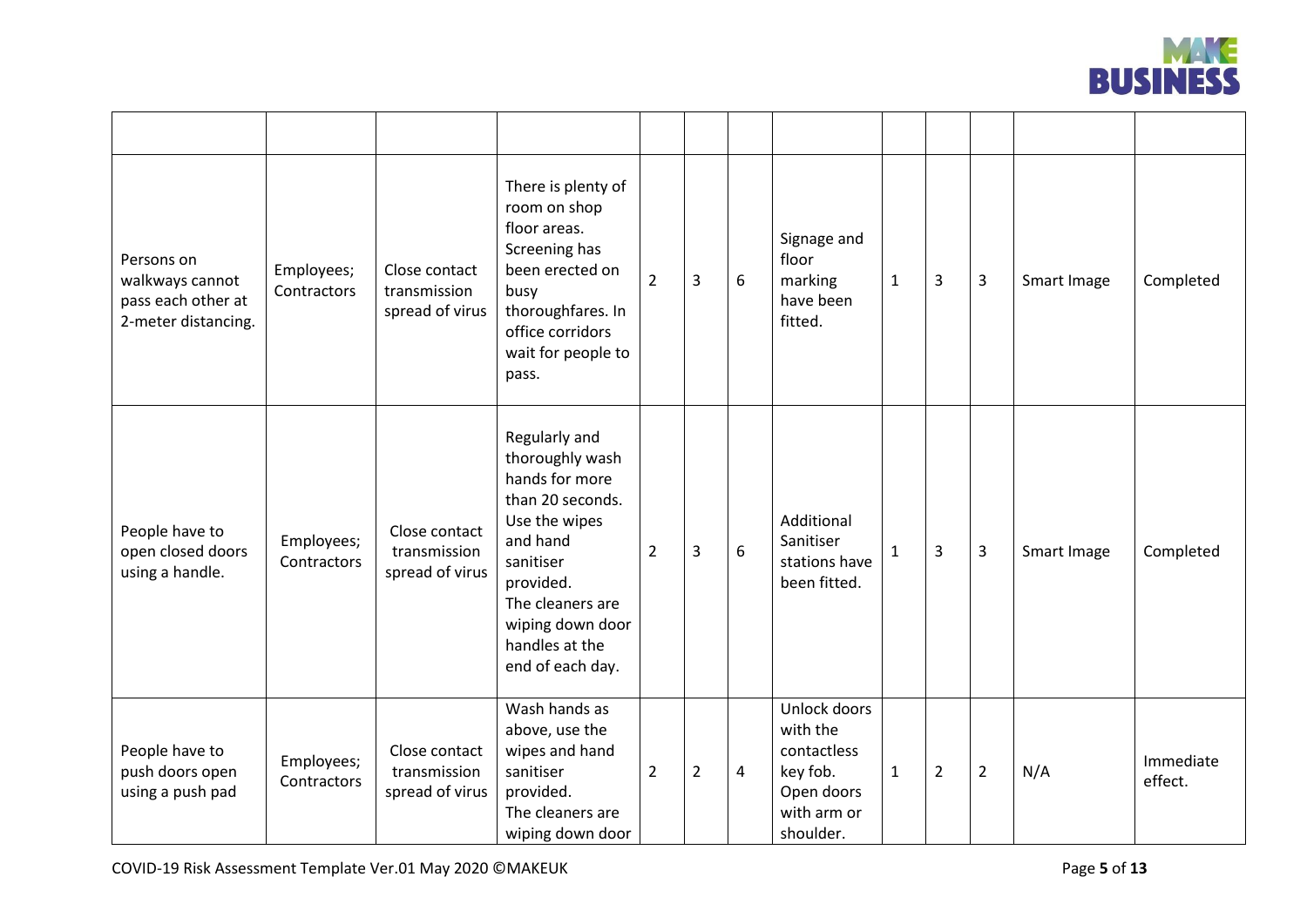

|                                                                                   |                           |                                                      | handle at the end<br>of each day                                                                                                                                                                          |                |   |   |                                                                                                             |              |                |                |                                    |                      |
|-----------------------------------------------------------------------------------|---------------------------|------------------------------------------------------|-----------------------------------------------------------------------------------------------------------------------------------------------------------------------------------------------------------|----------------|---|---|-------------------------------------------------------------------------------------------------------------|--------------|----------------|----------------|------------------------------------|----------------------|
| Employee<br>workstations are<br>closer than the<br>advised 2-meter<br>distancing. | Employees                 | Close contact<br>transmission<br>spread of virus     | Work side by side<br>or facing away<br>from each other.                                                                                                                                                   | $\overline{2}$ | 3 | 6 | Additional<br>screening<br>has been<br>fitted                                                               | $\mathbf{1}$ | 3              | 3              | Smart Image                        | Completed            |
| Risk of face to face<br>contact due to<br>inhibited working<br>space available    | Employees;<br>Contractors | Close contact<br>transmission<br>spread of virus     | No employee will<br>be forced to work<br>in a small space.<br>Contact the<br>person by phone<br>and ask them to<br>meet you on the<br>shop floor.                                                         | $\overline{2}$ | 3 | 6 | The majority<br>of the work<br>force have<br>had at least<br>two vaccine<br>injections<br>and a<br>booster. | $1\,$        | 3              | $\overline{3}$ | <b>Steve Knowles</b><br>to update. | On going             |
| Lone working due<br>to social distancing                                          | Employees.<br>Contractors | Risk of injury                                       | No lone working<br>to take place.<br>Maintain social<br>distancing.                                                                                                                                       | $\overline{2}$ | 3 | 6 | Contractors<br>are advised<br>to stop for<br>lunch if no<br>one else is in<br>the Unit.                     | $\mathbf{1}$ | $\overline{2}$ | $\overline{2}$ | All Managers                       | Already in<br>place. |
| Close contact of<br>employees at break<br>times and in<br>welfare areas           | Employees                 | Close contact<br>transmission<br>spread of<br>virus; | The canteen is for<br>Mills staff only.<br>Breaks are being<br>staggered. Mills<br>staff to use the<br>Canteen coffee<br>machine only.<br>Contractors to<br>use the machine<br>downstairs in<br>Unit 2/3. | $2^{\circ}$    | 3 | 6 | <b>Distancing</b><br>floor tape<br>has been<br>fitted.<br>Numbers are<br>reduced due<br>to zoning.          | $\mathbf{1}$ | 3              | $\overline{3}$ | <b>HSQE</b><br>committee           | On going             |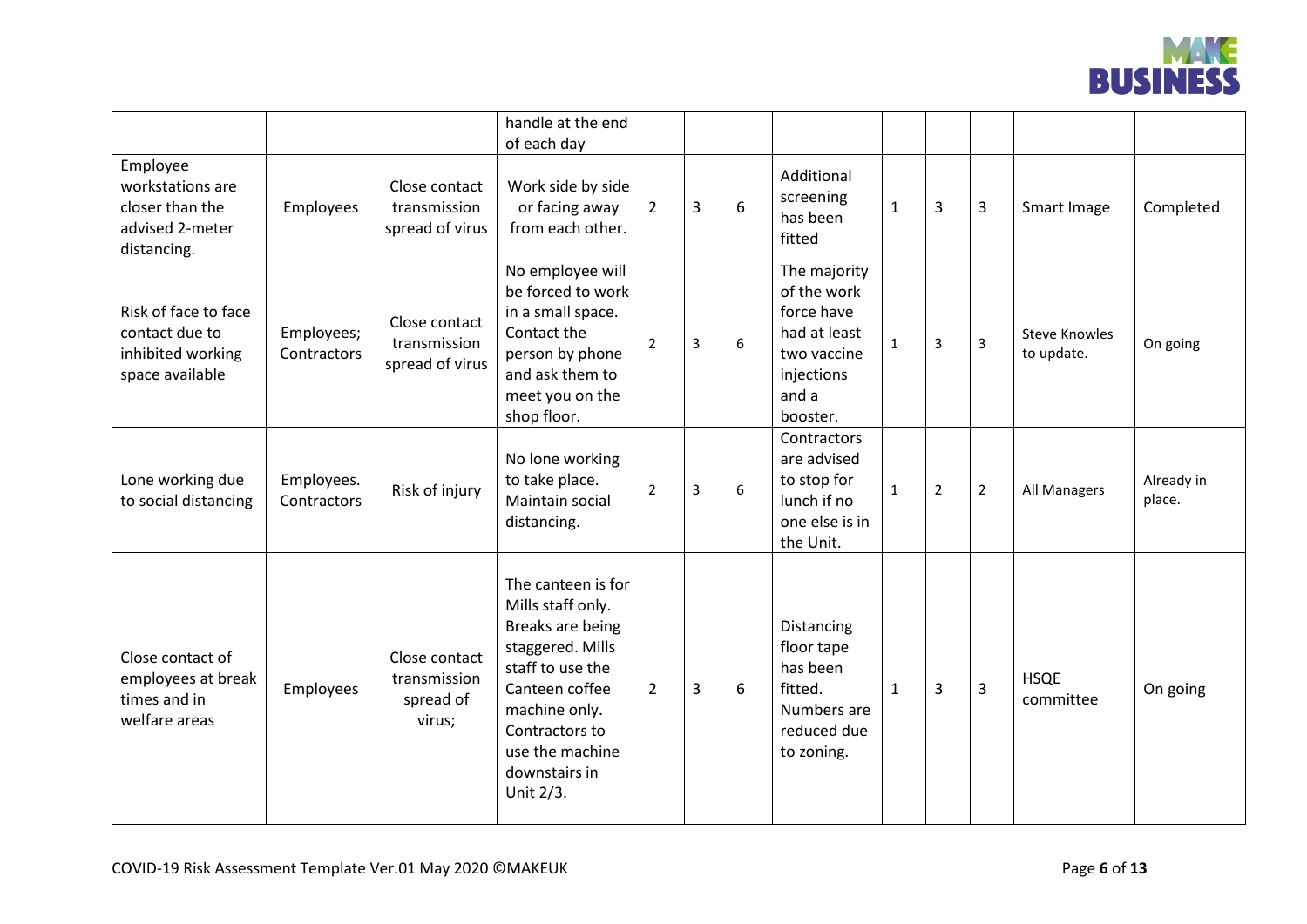

| People have to use<br>fingers / thumbs to<br>gain access to<br>workplaces<br>(Contact security<br>devices)           | Employees;<br>Contractors;<br><b>Visitors</b>                       | Contact<br>Transmission<br>of virus                                       | Mills has 'contact<br>less' entry to all<br>Units. Use your<br>key fob rather<br>that punching in<br>your code<br>number.                                                                                            | $\overline{2}$ | $\overline{2}$ | 4 | Keypads<br>must be<br>wiped down<br>regularly<br>with sanitizer | $\mathbf{1}$ | $\overline{2}$ | $\overline{2}$ | All employees                             | With<br>immediate<br>effect |
|----------------------------------------------------------------------------------------------------------------------|---------------------------------------------------------------------|---------------------------------------------------------------------------|----------------------------------------------------------------------------------------------------------------------------------------------------------------------------------------------------------------------|----------------|----------------|---|-----------------------------------------------------------------|--------------|----------------|----------------|-------------------------------------------|-----------------------------|
| Extra distancing<br>required in car<br>parking areas to<br>ensure social<br>distancing<br>measures are<br>maintained | Employees;<br>Contractors;<br>Visitors;<br>Members of<br>the public | Close contact<br>transmission<br>spread of<br>virus; Vehicle<br>collision | Mills has a<br>reverse parking<br>only policy. All<br>drivers will excess<br>their cars from<br>the same side<br>with a 2-metre<br>gap.                                                                              | $\overline{2}$ | $\overline{3}$ | 6 | Reversing<br>policy to be<br>enforced                           | $\mathbf{1}$ | 3              | $\overline{3}$ | All Managers                              | Already in<br>place         |
| Understanding of<br>new pedestrian<br>access / egress<br>routes                                                      | Employees;<br>Contractors;<br>Visitors;                             | Close contact<br>transmission<br>spread of<br>virus;                      | Signage has been<br>fitted.                                                                                                                                                                                          | $\overline{2}$ | $\overline{3}$ | 6 | Employees<br>have been<br>informed on<br>a regular<br>basis.    | $\mathbf{1}$ | 3              | 3              | <b>HSQE</b><br>committee /<br>Smart Image | Completed                   |
| Person to person,<br>face to face<br>meetings in close<br>proximity<br>environments                                  | Employees;<br>Contractors;<br><b>Visitors</b>                       | Close contact<br>transmission<br>spread of virus                          | Make contact<br>electronically, by<br>phone, e-mails<br>Arrange meetings<br>via web meetings<br>applications.<br>All contractors<br>and visitors can<br>wear a face<br>covering or mask,<br>this is now<br>optional. | $\overline{2}$ | $\overline{2}$ | 4 | All additional<br>controls<br>remain in<br>place.               | $\mathbf{1}$ | $\overline{2}$ | $\overline{2}$ | N/A                                       | Already in<br>place         |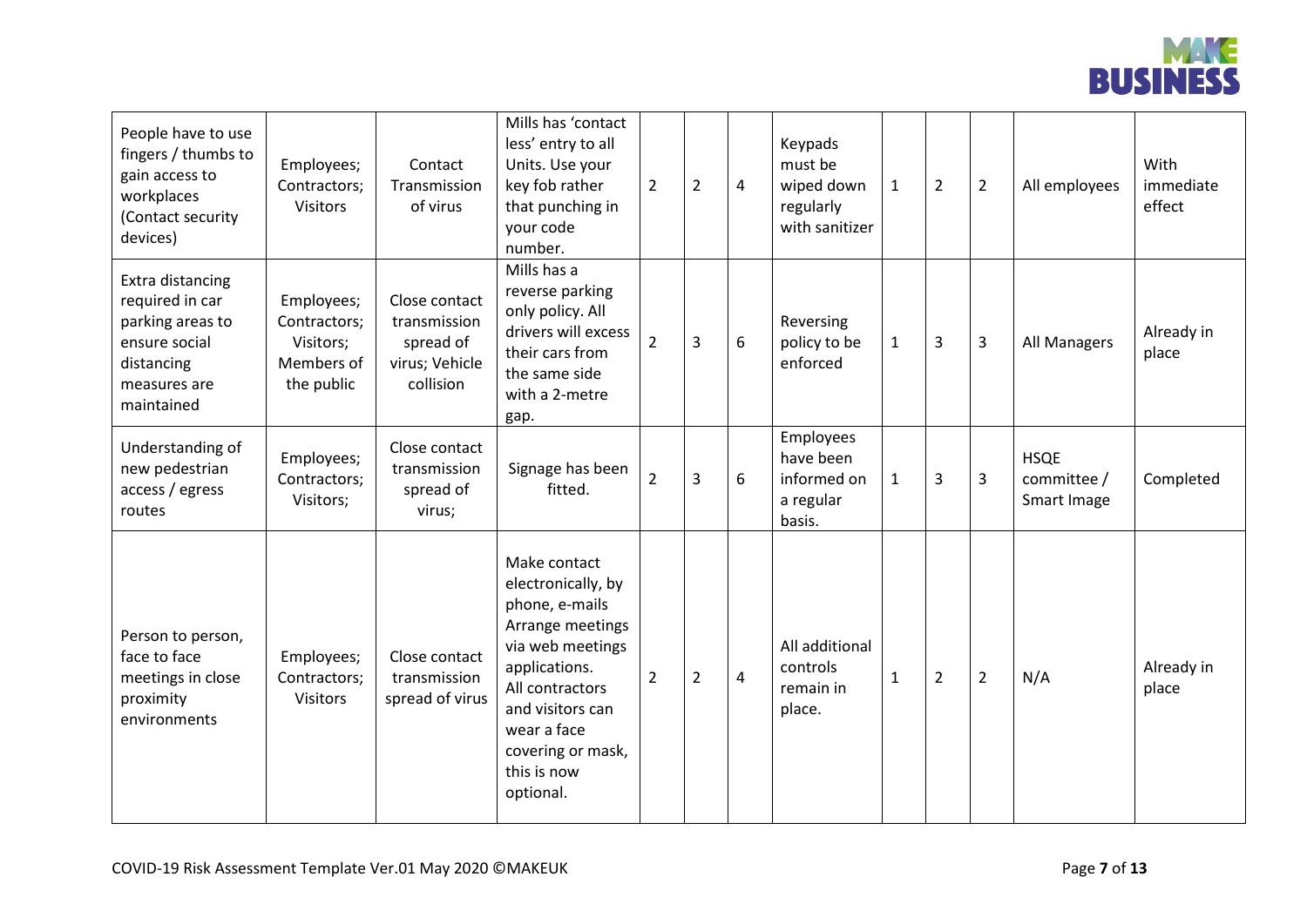

| Persons in smoking<br>areas in close<br>proximity due to<br>small spaces<br>available | Employees;<br>Contractors;<br><b>Visitors</b>                               | Close contact<br>transmission<br>spread of virus | No smoking<br>within 5 metres<br>of the buildings is<br>allowed. Do not<br>gather in groups<br>when smoking.                                                                                                              | $\overline{2}$ | 3 | 6 | As staff<br>numbers<br>increase<br>monitor that<br>this is<br>enforced | $\overline{2}$ | $\overline{2}$ | $\overline{\mathbf{4}}$ | All Managers                                   | With<br>immediate<br>effect |
|---------------------------------------------------------------------------------------|-----------------------------------------------------------------------------|--------------------------------------------------|---------------------------------------------------------------------------------------------------------------------------------------------------------------------------------------------------------------------------|----------------|---|---|------------------------------------------------------------------------|----------------|----------------|-------------------------|------------------------------------------------|-----------------------------|
| First Aiders having<br>to attend an<br>injured person<br>following an<br>incident     | First Aid<br>personnel;<br>Ambulance<br>service<br>personnel;<br>Paramedics | Close contact<br>transmission<br>spread of virus | Use alcohol<br>sanitiser before<br>and after<br>treatment. Do not<br>cough or sneeze<br>on the patient<br>and only get as<br>close as you need<br>too. Keep<br>yourself informed<br>and updated at<br>NHS111 or<br>Gov.uk | 3              | 3 | 9 | First aiders<br>to follow<br>Government<br>guidelines.                 | $\overline{2}$ | $\overline{3}$ | 6                       | <b>HSQE</b><br>committee /<br>All First Aiders | With<br>immediate<br>effect |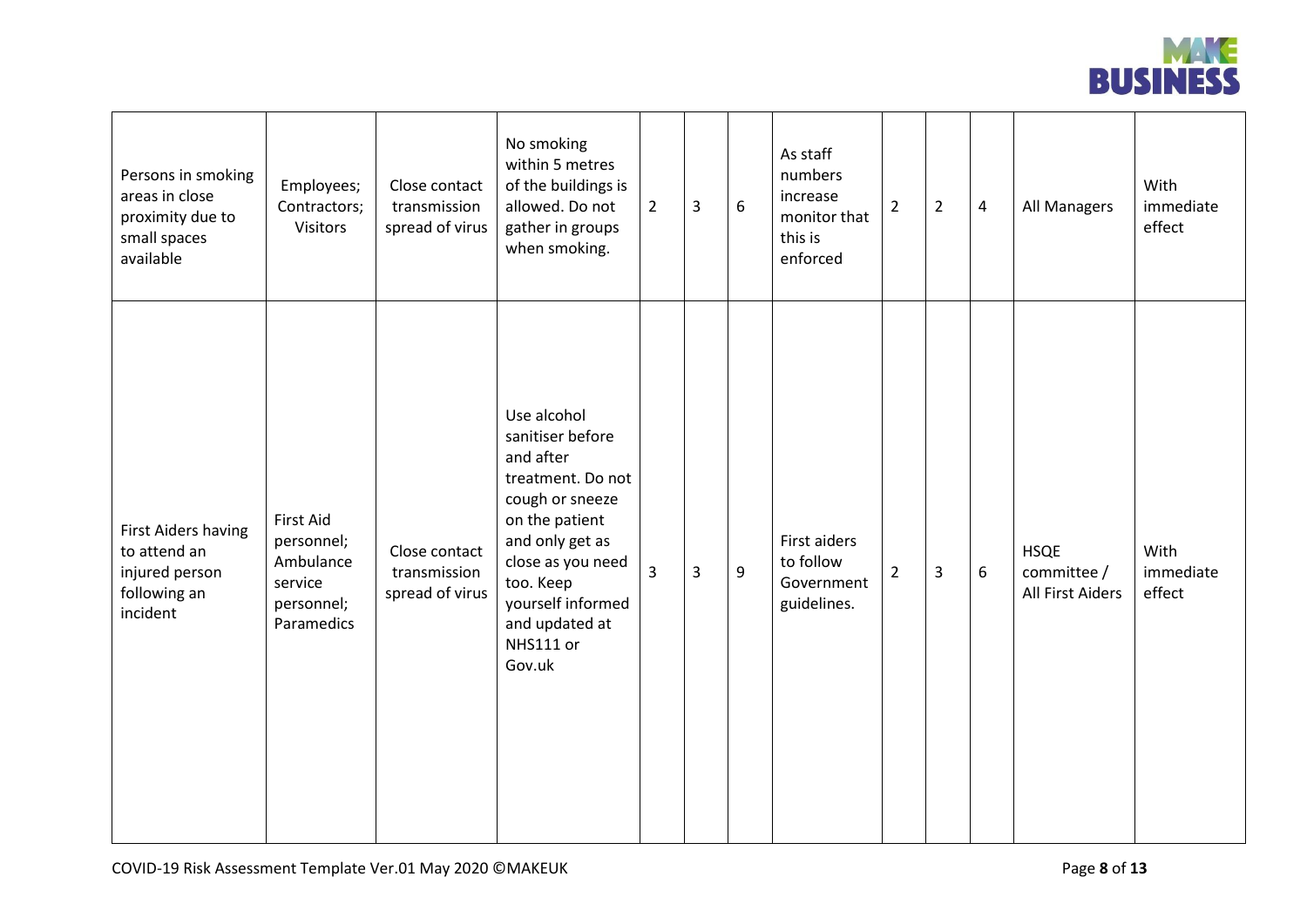

| What is the Hazard                                     | Who may be                    | How might<br>people be                           | <b>Existing Risk</b><br><b>Control Measures</b>                                                                                            |                | <b>Risk Rating</b> |              | Additional<br><b>Controls</b>     |              | New Risk Rating<br>(Residual Risk) |              | Action                                  | Required by |
|--------------------------------------------------------|-------------------------------|--------------------------------------------------|--------------------------------------------------------------------------------------------------------------------------------------------|----------------|--------------------|--------------|-----------------------------------|--------------|------------------------------------|--------------|-----------------------------------------|-------------|
|                                                        | harmed                        | harmed                                           | in place                                                                                                                                   | L              | S                  | $\mathsf{R}$ | required                          |              | S                                  | $\mathsf{R}$ | Assigned to                             | Date        |
|                                                        |                               |                                                  | Government Guidance Document Working safely during COVID-19 in factories, plants and Warehouses Section 4                                  |                |                    |              |                                   |              |                                    |              |                                         |             |
| Visitors having to<br>attend sites                     | Visitors;<br>employees        | Close contact<br>transmission<br>spread of virus | No cold callers<br>are permitted.<br>Visits must be Pre<br>booked.                                                                         | $\overline{2}$ | 3                  | 6            | Follow<br>government<br>guidance. | $\mathbf{1}$ | 3                                  | 3            | All Employees<br>receiving<br>visitors. | Completed   |
| Host employees<br>having to meet and<br>greet visitors | Employees;<br><b>Visitors</b> | Close contact<br>transmission<br>spread of virus | Maintain social<br>distancing. This<br>includes all areas<br>of the business,<br>customers,<br>contractors,<br>suppliers, TA<br>attendees. | $\overline{2}$ | 3                  | 6            | Follow<br>government<br>guidance. | $\mathbf{1}$ | 3                                  | 3            | All Employees<br>receiving<br>visitors. | Completed   |

| What is the Hazard                                       | Who may be  | How might                               | <b>Existing Risk</b><br><b>Control Measures</b>                                                           | <b>Risk Rating</b> |    | Additional<br>Controls             | New Risk Rating<br>(Residual Risk) |    | Action                                                    | <b>Required by</b> |
|----------------------------------------------------------|-------------|-----------------------------------------|-----------------------------------------------------------------------------------------------------------|--------------------|----|------------------------------------|------------------------------------|----|-----------------------------------------------------------|--------------------|
|                                                          | harmed      | people be<br>harmed                     | in place                                                                                                  | S                  | R. | required                           | $\Delta$                           | R. | Assigned to                                               | Date               |
|                                                          |             |                                         | Government Guidance Document Working safely during COVID-19 in factories, plants and Warehouses Section 5 |                    |    |                                    |                                    |    |                                                           |                    |
| Cleaning and<br>Hygiene staff<br>having to work<br>alone | Contractors | Slips, Trips,<br>Falls, Lone<br>working | Cleaning staff do<br>not currently<br>work alone as per<br>their Risk<br>Assessment                       |                    | 4  | Review their<br>risk<br>assessment |                                    |    | Steve Knowles<br>Kim Annetts,<br><b>HSQE</b><br>Committee | On Going           |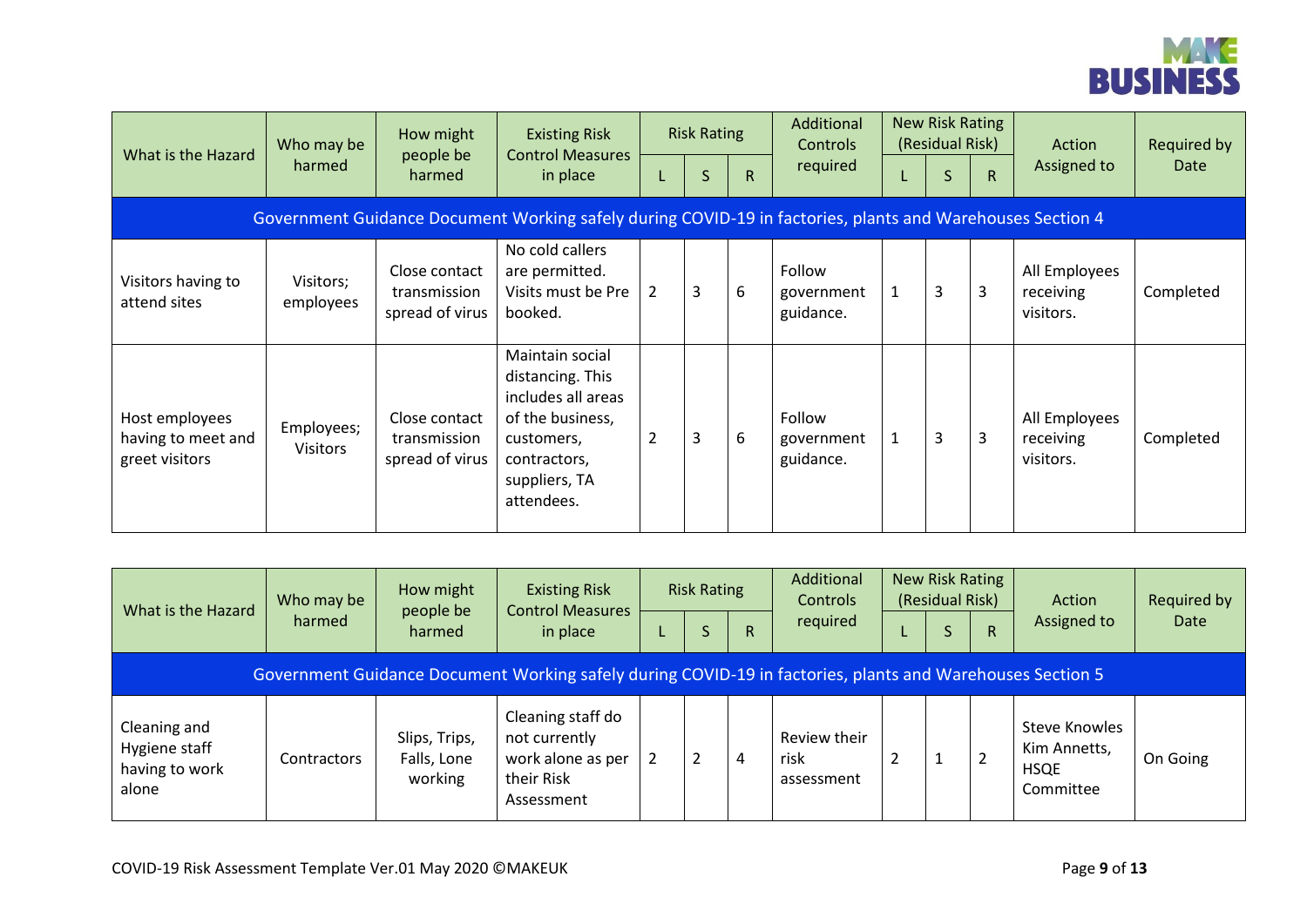

| Ensuring thorough<br>cleaning of working<br>surfaces including<br>door handles and<br>stair-rails has been<br>undertaken | Employees                                     | Touch<br>transmission<br>of virus | Clear your desk at<br>the end of each<br>day - only your IT<br>equipment<br>should be left<br>out. This will<br>enable cleaners<br>to do their jobs<br>more thoroughly<br>in the evenings.<br>Take ownership<br>of your<br>workspace, clean<br>down surfaces,<br>and equipment<br>regularly. Use the<br>wipes and hand<br>sanitiser<br>provided. | $\overline{2}$ | 3              | 6              | All additional<br>controls<br>remain in<br>place.                            | $\mathbf{1}$ | 3 | 3 | Completed   | With<br>immediate<br>effect |
|--------------------------------------------------------------------------------------------------------------------------|-----------------------------------------------|-----------------------------------|--------------------------------------------------------------------------------------------------------------------------------------------------------------------------------------------------------------------------------------------------------------------------------------------------------------------------------------------------|----------------|----------------|----------------|------------------------------------------------------------------------------|--------------|---|---|-------------|-----------------------------|
| Air conditioning<br>systems / Positive<br>Pressure systems                                                               | Employees;<br>Contractors;<br><b>Visitors</b> | Air<br>transmission<br>of virus   | Increase the<br>circulation of<br>fresh air by<br>opening<br>windows. Turn Air<br>con fans down to<br>low setting.                                                                                                                                                                                                                               | $\overline{2}$ | $\overline{2}$ | $\overline{4}$ | Ventilation<br>can be<br>increased as<br>the spring<br>season<br>approaches. | $\mathbf{1}$ | 3 | 3 | Completed   | With<br>immediate<br>effect |
| <b>Extended personal</b><br>hygiene<br>procedures and the<br>requirement for                                             | Employees;<br>Contractors;<br><b>Visitors</b> | Touch<br>transmission<br>of virus | Hand sanitisers<br>are fitted in all<br>units. Wash hand<br>regularly.                                                                                                                                                                                                                                                                           | 2              | 3              | 6              | Additional<br>signage has<br>been fitted                                     | $\mathbf{1}$ | 3 | 3 | Smart Image | Completed                   |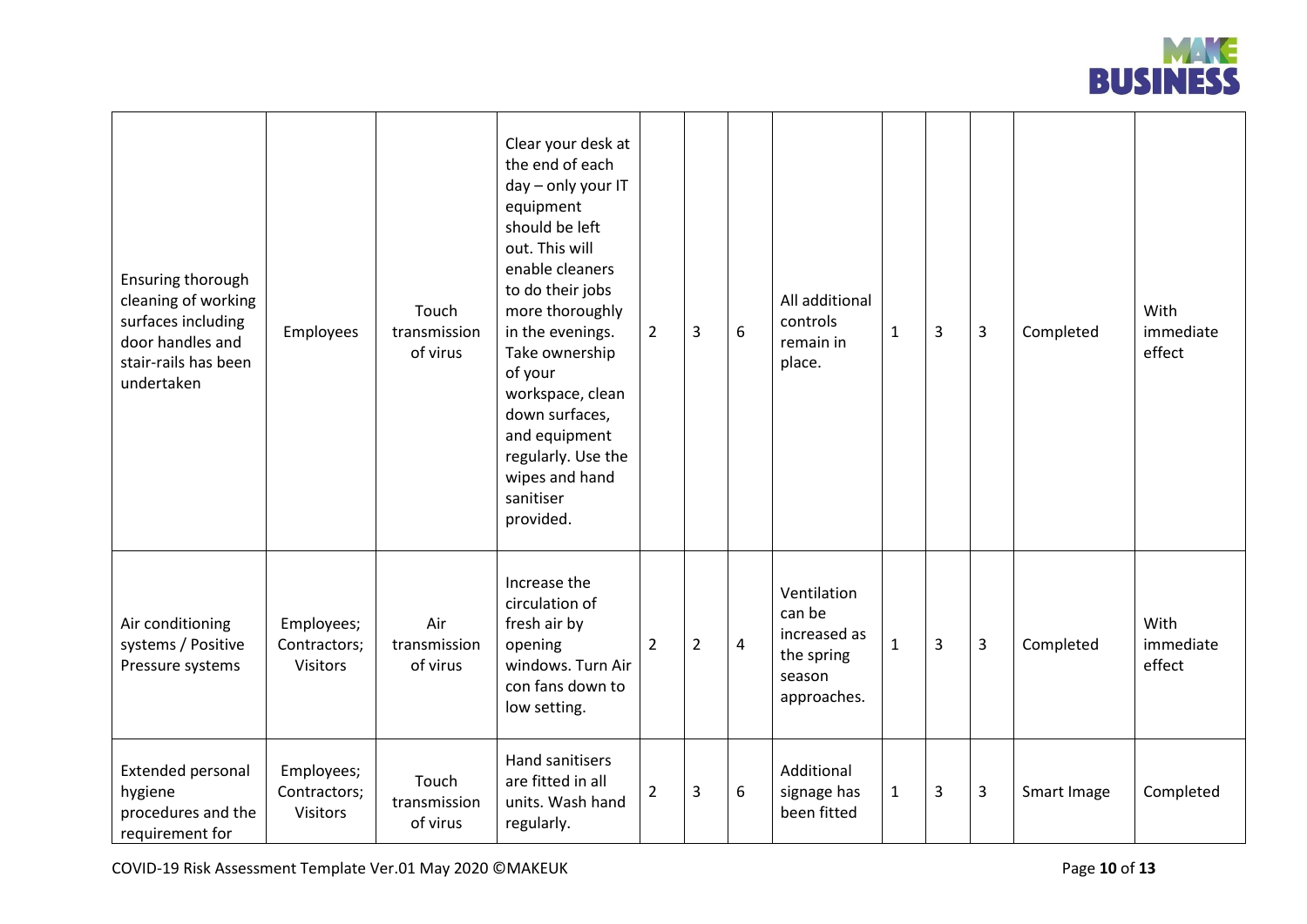

| more Handwashing<br>and hand<br>sanitisation                                                                 |                           |                            |                                                                                                                           |                |   |   |                                                       |              |                |                |              |                             |
|--------------------------------------------------------------------------------------------------------------|---------------------------|----------------------------|---------------------------------------------------------------------------------------------------------------------------|----------------|---|---|-------------------------------------------------------|--------------|----------------|----------------|--------------|-----------------------------|
| Hands contact with<br>shared equipment                                                                       | Employees;<br>Contractors | Contact<br>spread of virus | Clean the<br>equipment prior<br>to use with the<br>wipes or sanitizer<br>provided.                                        | $\overline{2}$ | 3 | 6 | All additional<br>equipment is<br>still<br>available. | $\mathbf{1}$ | 3              | 3              | Completed    | With<br>immediate<br>effect |
| Vehicles that may<br>be shared between<br>employees                                                          | Employees                 | Contact<br>spread of virus | This is not a<br>normal<br>occurrence but if<br>required wipe<br>down all control<br>surfaces with the<br>wipes provided. | $\overline{2}$ | 3 | 6 | <b>Discuss</b><br>concerns<br>with your<br>manager    | $\mathbf{1}$ | $\overline{3}$ | 3              | All Managers | With<br>immediate<br>effect |
| Items that are<br>shared between<br>individuals<br>(Tote boxes,<br>Delivery boxes;<br>computer<br>keyboards) | Employees                 | Contact<br>spread of virus | Wipe down<br>surfaces with the<br>wipes provided.<br>Maintain regular<br>hand washing.                                    | $\overline{2}$ | 3 | 6 | Managers to<br>reinforce this<br>instruction.         | $\mathbf{1}$ | 3              | $\overline{3}$ | All Managers | With<br>immediate<br>effect |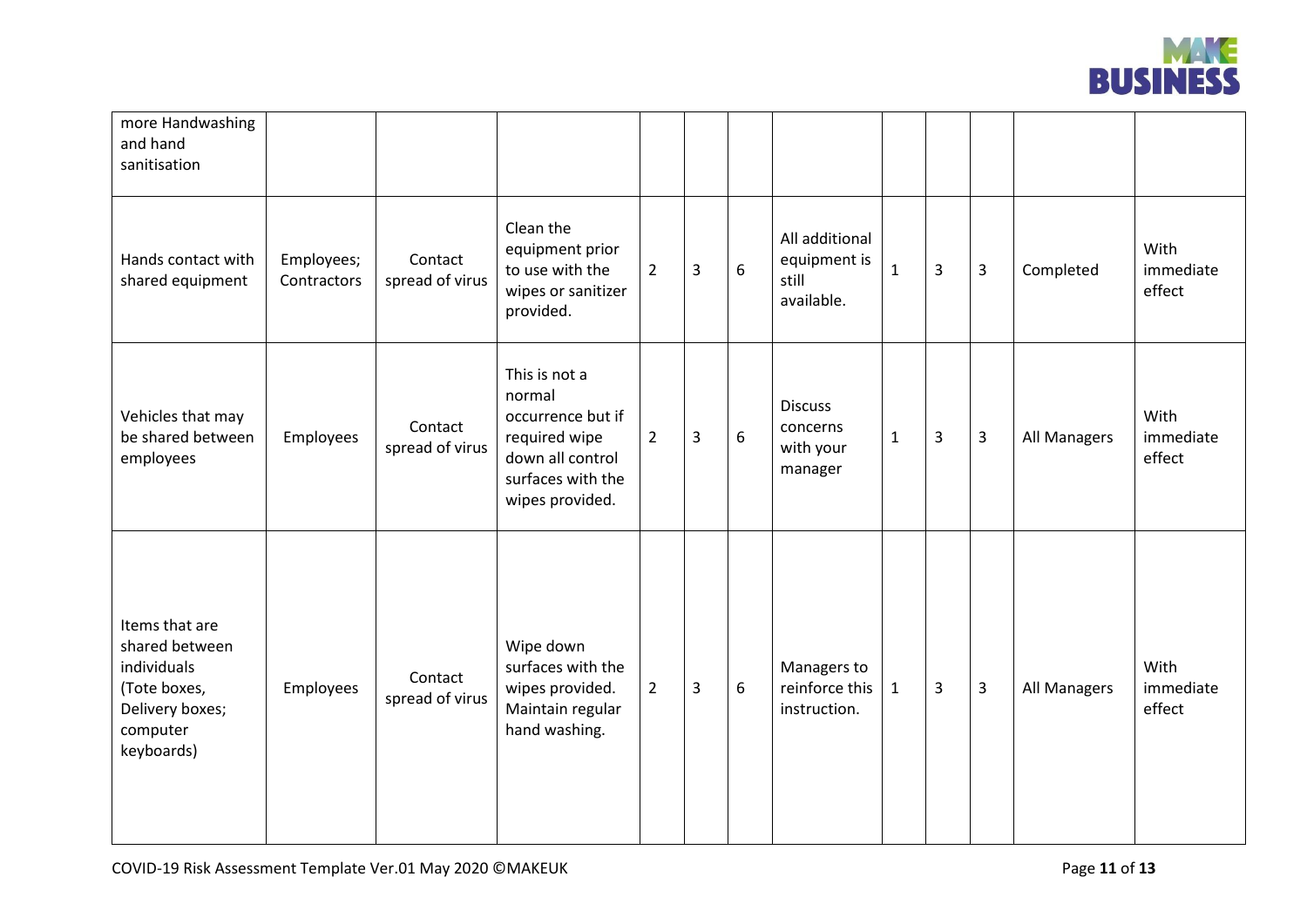

| What is the Hazard                                                                                        | Who may be<br>harmed                                                      | How might<br>people be<br>harmed                                                                          | <b>Existing Risk</b><br><b>Control Measures</b><br>in place          | <b>Risk Rating</b> |              |              | Additional<br>Controls                                                                       | <b>New Risk Rating</b><br>(Residual Risk) |                |                | Action             | <b>Required by</b>  |
|-----------------------------------------------------------------------------------------------------------|---------------------------------------------------------------------------|-----------------------------------------------------------------------------------------------------------|----------------------------------------------------------------------|--------------------|--------------|--------------|----------------------------------------------------------------------------------------------|-------------------------------------------|----------------|----------------|--------------------|---------------------|
|                                                                                                           |                                                                           |                                                                                                           |                                                                      | L.                 | $\mathsf{S}$ | $\mathsf{R}$ | required                                                                                     | L                                         | $\mathsf{S}$   | $\mathsf{R}$   | Assigned to        | <b>Date</b>         |
| Government Guidance Document Working safely during COVID-19 in factories, plants and Warehouses Section 6 |                                                                           |                                                                                                           |                                                                      |                    |              |              |                                                                                              |                                           |                |                |                    |                     |
| <b>Employees wearing</b><br>face masks                                                                    | Employees                                                                 | Close contact<br>and contact<br>spread of virus<br>from incorrect<br>use and<br>disposal of<br>face masks | Wearing face<br>masks is now<br>optional                             | $\overline{2}$     | 3            | 6            | Information<br>sent by E<br>mail Monday<br>28 <sup>th</sup> February<br>to all<br>employees. | $\overline{2}$                            | $\overline{2}$ | $\overline{4}$ | <b>Kim Annetts</b> | Updated<br>28/02/22 |
| Waste items of PPE<br>that are discarded<br>after use                                                     | Employees;<br>Contractors;<br>Members of<br>the public                    | Contact<br>spread of virus                                                                                | Dispose of used<br>PPE in the non-<br>recyclable waste<br>bins.      | $\overline{2}$     | 3            | 6            | Information<br>on waste<br>disposal is on<br>all notice<br>boards.                           | $\overline{2}$                            | $\overline{2}$ | $\overline{4}$ | <b>Kim Annetts</b> | Completed           |
| What is the Hazard                                                                                        | Who may be                                                                | How might<br>people be<br>harmed                                                                          | <b>Existing Risk</b><br><b>Control Measures</b><br>in place          | <b>Risk Rating</b> |              |              | Additional<br><b>Controls</b>                                                                | <b>New Risk Rating</b><br>(Residual Risk) |                |                | Action             | <b>Required by</b>  |
|                                                                                                           | harmed                                                                    |                                                                                                           |                                                                      | L.                 | $\mathsf{S}$ | $\mathsf{R}$ | required                                                                                     | L                                         | $\mathsf{S}$   | $\mathsf R$    | Assigned to        | <b>Date</b>         |
| Government Guidance Document Working safely during COVID-19 in factories, plants and Warehouses Section 7 |                                                                           |                                                                                                           |                                                                      |                    |              |              |                                                                                              |                                           |                |                |                    |                     |
| Staff having to<br>make deliveries to<br>other sites and<br>businesses                                    | Employees;<br>Members of<br>the public;<br>Other<br>business<br>employees | Close contact<br>and contact<br>spread of virus                                                           | Follow and<br>customers<br>procedures and<br>government<br>guidance. | $\overline{2}$     | 3            | 6            | <b>Take PPE</b><br>with you<br>prior to<br>visiting other<br>sites.                          | $\mathbf{1}$                              | 3              | 3              | N/A                | Completed           |